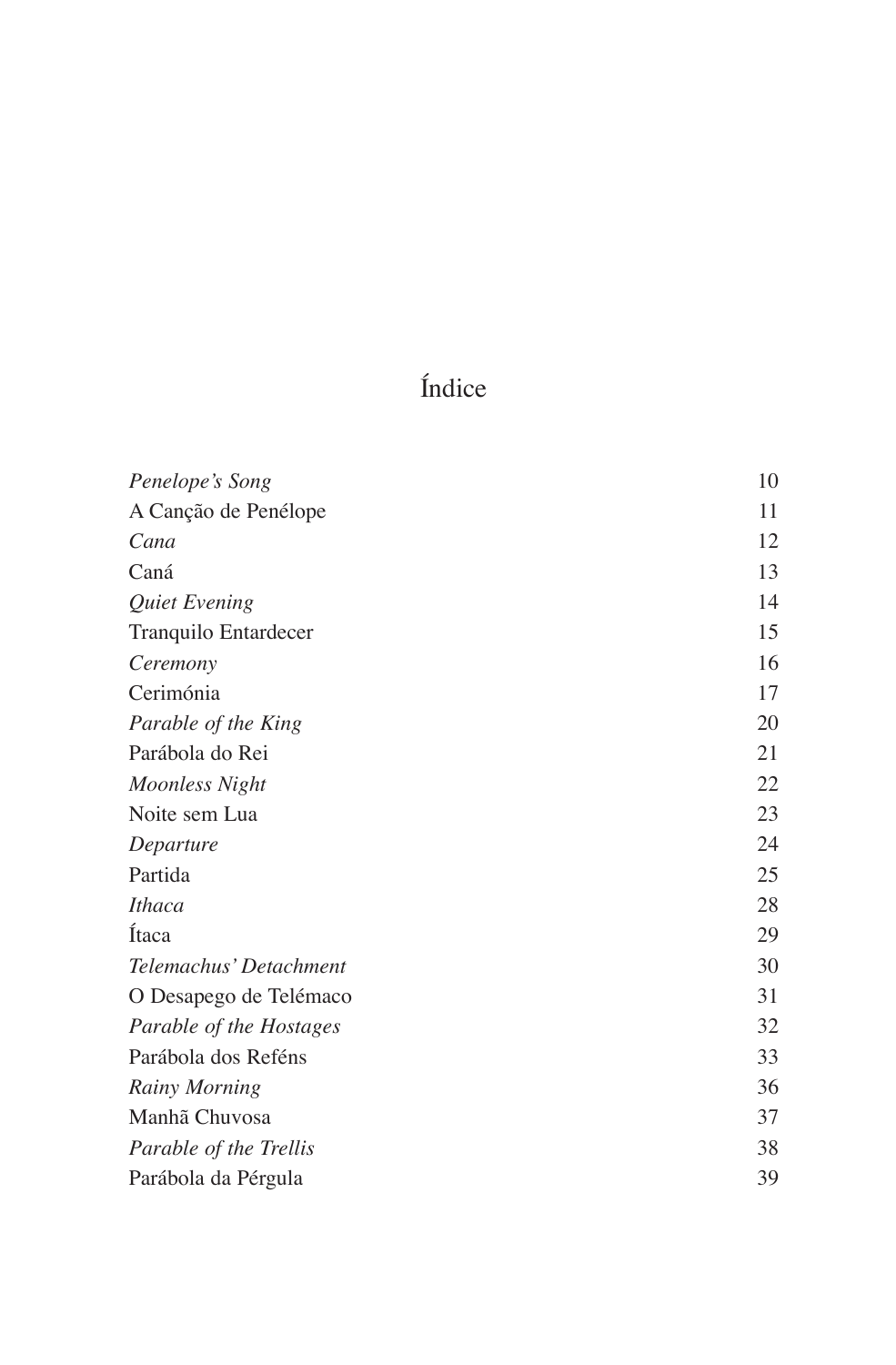| Telemachus' Guilt      | 40 |
|------------------------|----|
| A Culpa de Telémaco    | 41 |
| Anniversary            | 44 |
| Aniversário            | 45 |
| Meadowlands 1          | 46 |
| Meadowlands 1          | 47 |
| Telemachus' Kindness   | 50 |
| A Bondade de Telémaco  | 51 |
| Parable of the Beast   | 52 |
| Parábola da Fera       | 53 |
| Midnight               | 54 |
| Meia-Noite             | 55 |
| <b>Siren</b>           | 56 |
| Sereia                 | 57 |
| Meadowlands 2          | 60 |
| Meadowlands 2          | 61 |
| Marina                 | 62 |
| Marina                 | 63 |
| Parable of the Dove    | 64 |
| Parábola da Pomba      | 65 |
| Telemachus' Dilemma    | 68 |
| O Dilema de Telémaco   | 69 |
| Meadowlands 3          | 70 |
| Meadowlands 3          | 71 |
| The Rock               | 72 |
| A Rocha                | 73 |
| Circe's Power          | 76 |
| O Poder de Circe       | 77 |
| Telemachus' Fantasy    | 78 |
| A Fantasia de Telémaco | 79 |
| Parable of Flight      | 82 |
| Parábola do Voo        | 83 |
| Odysseus' Decision     | 84 |
| A Decisão de Ulisses   | 85 |
| <b>Nostos</b>          | 86 |
| <b>Nostos</b>          | 87 |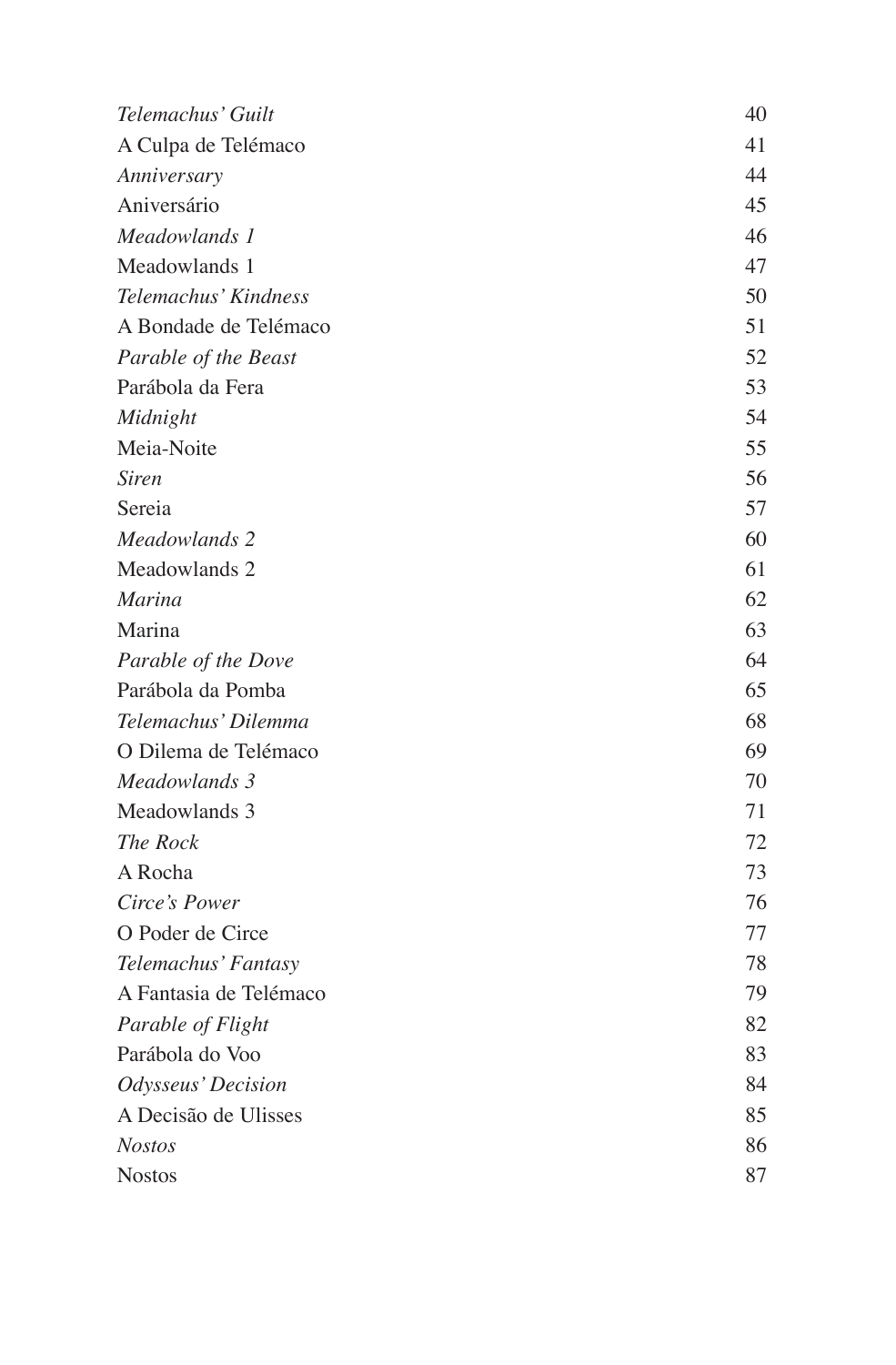| The Butterfly              | 88  |
|----------------------------|-----|
| A Borboleta                | 89  |
| Circe's Torment            | 90  |
| O Suplício de Circe        | 91  |
| Circe's Grief              | 92  |
| O Sofrimento de Circe      | 93  |
| Penelope's Stubbornness    | 94  |
| A Teimosia de Penélope     | 95  |
| Telemachus' Confession     | 96  |
| A Confissão de Telémaco    | 97  |
| Void                       | 98  |
| Vazio                      | 99  |
| Telemachus' Burden         | 100 |
| O Fardo de Telémaco        | 101 |
| Parable of the Swans       | 102 |
| Parábola dos Cisnes        | 103 |
| <b>Purple Bathing Suit</b> | 106 |
| Fato-de-Banho Roxo         | 107 |
| Parable of Faith           | 108 |
| Parábola da Fé             | 109 |
| Reunion                    | 110 |
| Reencontro                 | 111 |
| The Dream                  | 112 |
| O Sonho                    | 113 |
| <i>Otis</i>                | 114 |
| Otis                       | 115 |
| The Wish                   | 116 |
| O Pedido                   | 117 |
| Parable of the Gift        | 118 |
| Parábola da Oferta         | 119 |
| Heart's Desire             | 120 |
| O Maior Desejo             | 121 |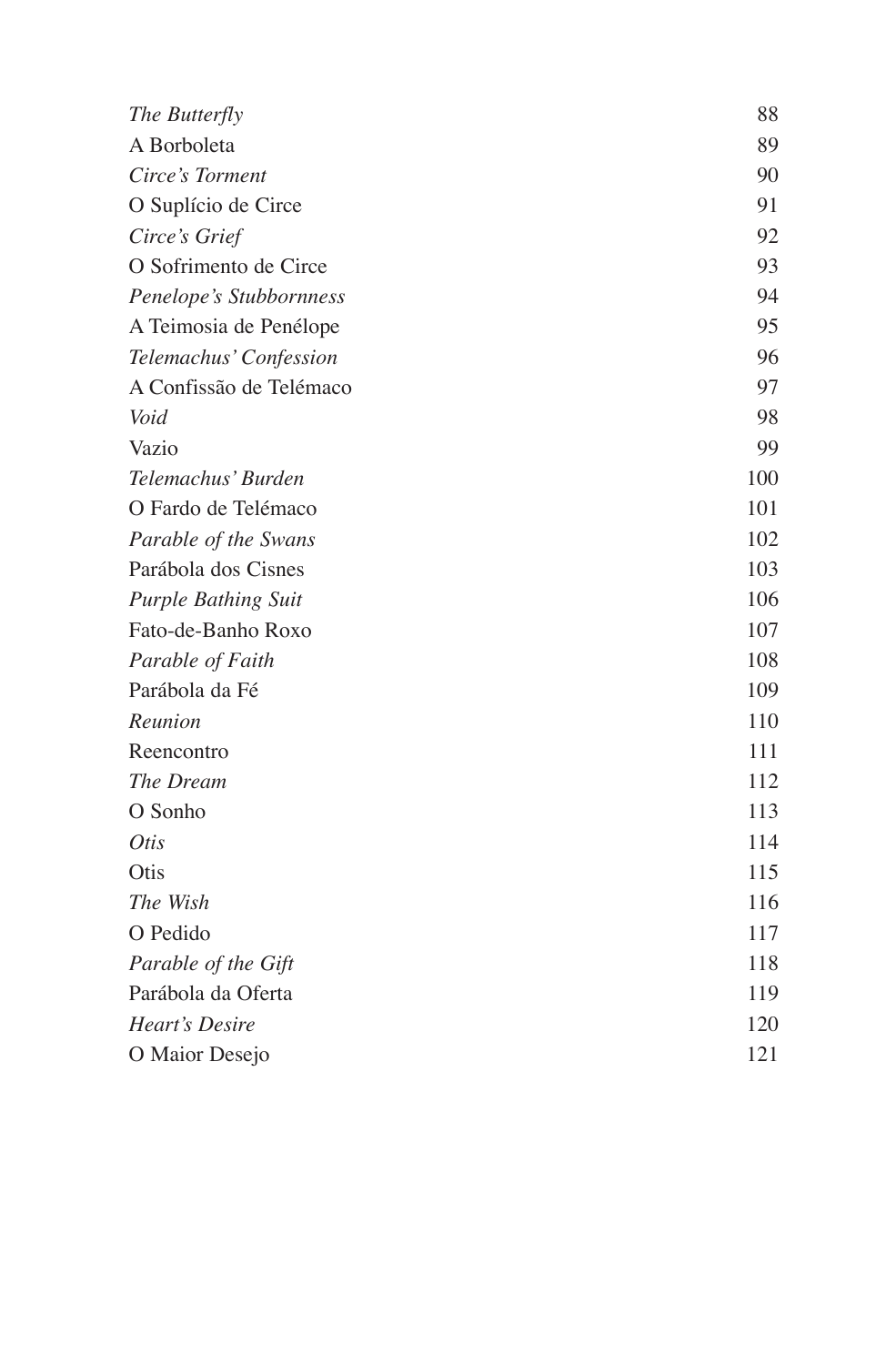#### PENELOPE'S SONG

Little soul, little perpetually undressed one, do now as I bid you, climb the shelf-like branches of the spruce tree; wait at the top, attentive, like a sentry or look‑out. He will be home soon; it behooves you to be generous. You have not been completely perfect either; with your troublesome body you have done things you shouldn't discuss in poems. Therefore call out to him over the open water, over the bright water with your dark song, with your grasping, unnatural song—passionate, like Maria Callas. Who wouldn't want you? Whose most demonic appetite could you possibly fail to answer? Soon he will return from wherever he goes in the meantime, suntanned from his time away, wanting his grilled chicken. Ah, you must greet him, you must shake the boughs of the tree to get his attention, but carefully, carefully, lest his beautiful face be marred by too many falling needles.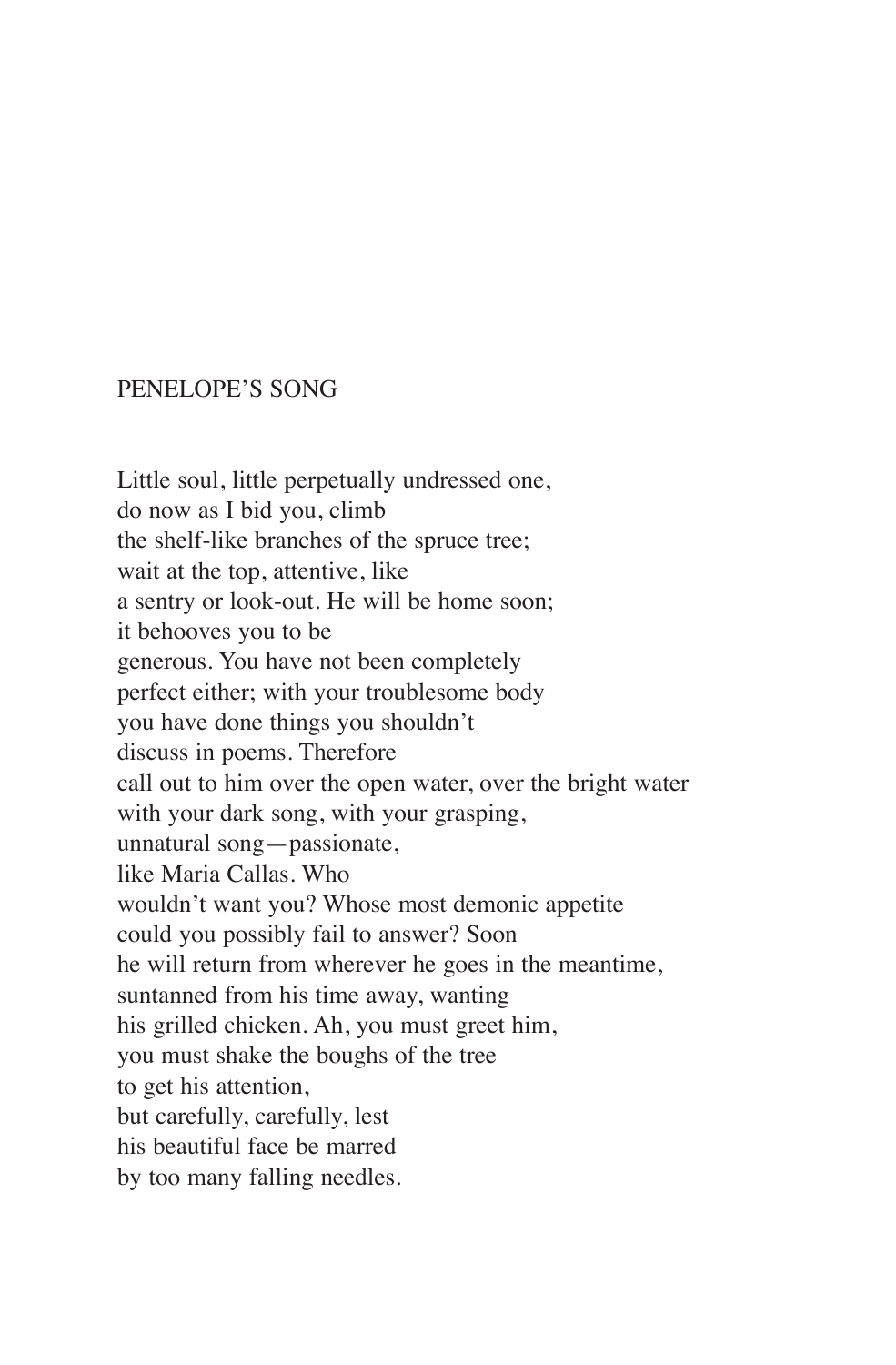# A CANÇÃO DE PENÉLOPE

Pequena alma, pequena e perpetuamente nua, faz agora o que te digo, sobe pelos ramos como prateleiras do abeto; espera no cimo, atenta, qual sentinela ou vigia. Ele chegará em breve; convém que sejas generosa. Também não foste completamente perfeita; com o teu problemático corpo fizeste coisas que não devias abordar em poemas. Por isso chama‑o sobre o alto‑mar, o luminoso mar, com a tua sombria canção, com a tua ávida, perversa canção — apaixonada, como Maria Callas. Quem não te desejaria? Que apetite mais demoníaco poderias não saciar? Em breve ele regressará de aonde quer que vá entretanto, bronzeado do seu tempo fora, exigindo o seu frango assado. Ah, tens de saudá‑lo, tens de lhe chamar a atenção sacudindo os galhos da árvore, mas com cuidado, muito cuidado, para que demasiadas agulhas caídas não desfigurem o seu belo rosto.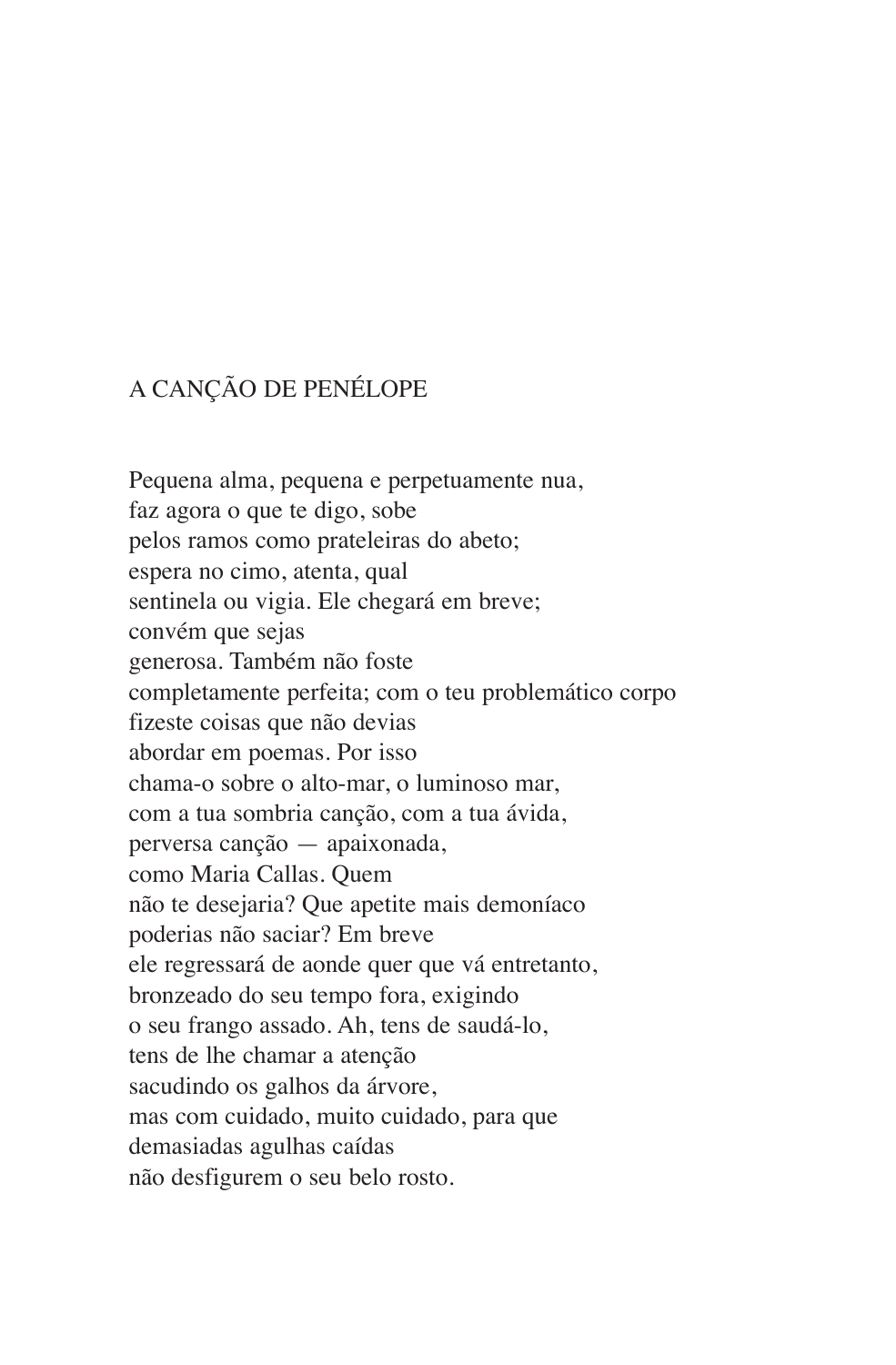#### CANA

What can I tell you that you don't know that will make you tremble again?

Forsythia by the roadside, by wet rocks, on the embankments underplanted with hyacinth—

For ten years I was happy. You were there; in a sense, you were always with me, the house, the garden constantly lit, not with light as we have in the sky but with those emblems of light which are more powerful, being implicitly some earthly thing transformed—

And all of it vanished, reabsorbed into impassive process. Then what will we see by, now that the yellow torches have become green branches?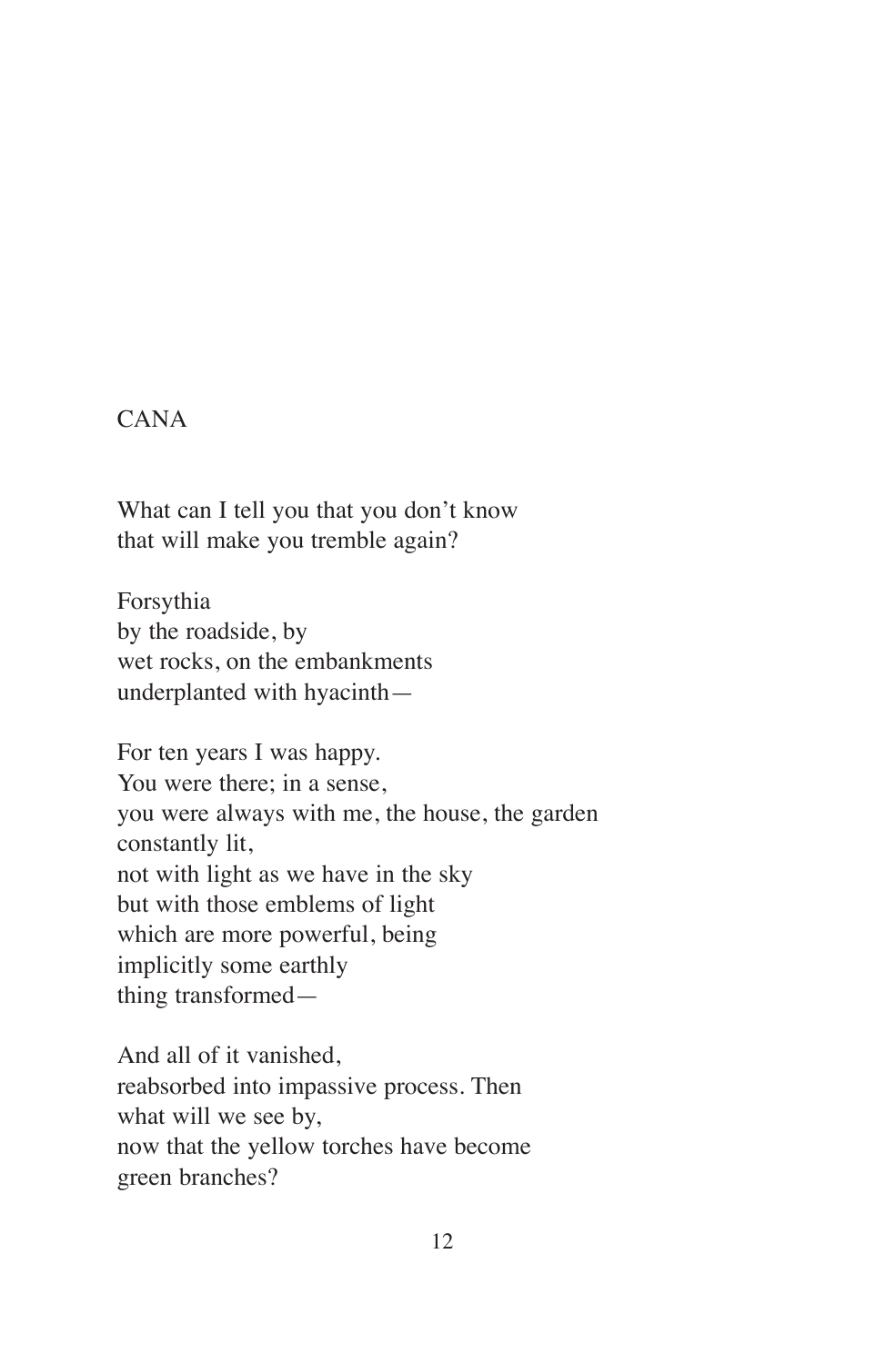# CANÁ

Que te posso dizer que não saibas e te faça tremer de novo?

Forsítias junto à estrada, a rochas húmidas, nos taludes com jacintos em volta —

Durante dez anos fui feliz. Estavas presente; de certo modo, estavas sempre comigo, a casa e o jardim constantemente iluminados, não com uma luz semelhante à do céu mas com esses emblemas de luz mais poderosos ainda por serem a transformação implícita de uma coisa terrena —

E tudo isso desapareceu, reabsorvido num impassível processo. Então o que nos permitirá ver, agora que as tochas amarelas se tornaram ramos verdes?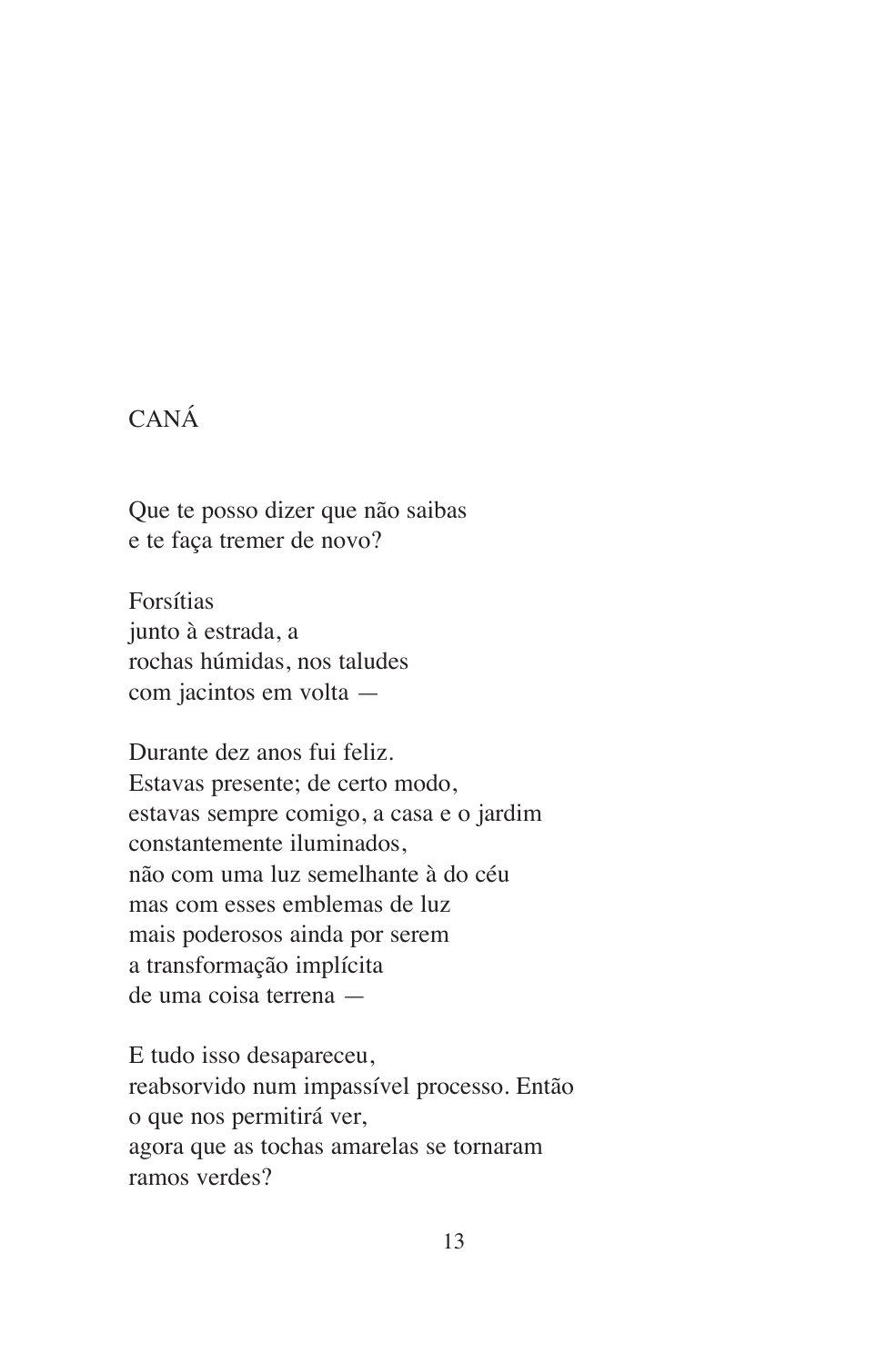### QUIET EVENING

You take my hand; then we're alone in the life-threatening forest. Almost immediately

we're in a house; Noah's grown and moved away; the clematis after ten years suddenly flowers white.

More than anything in the world I love these evenings when we're together, the quiet evenings in summer, the sky still light at this hour.

So Penelope took the hand of Odysseus, not to hold him back but to impress this peace on his memory:

from this point on, the silence through which you move is my voice pursuing you.